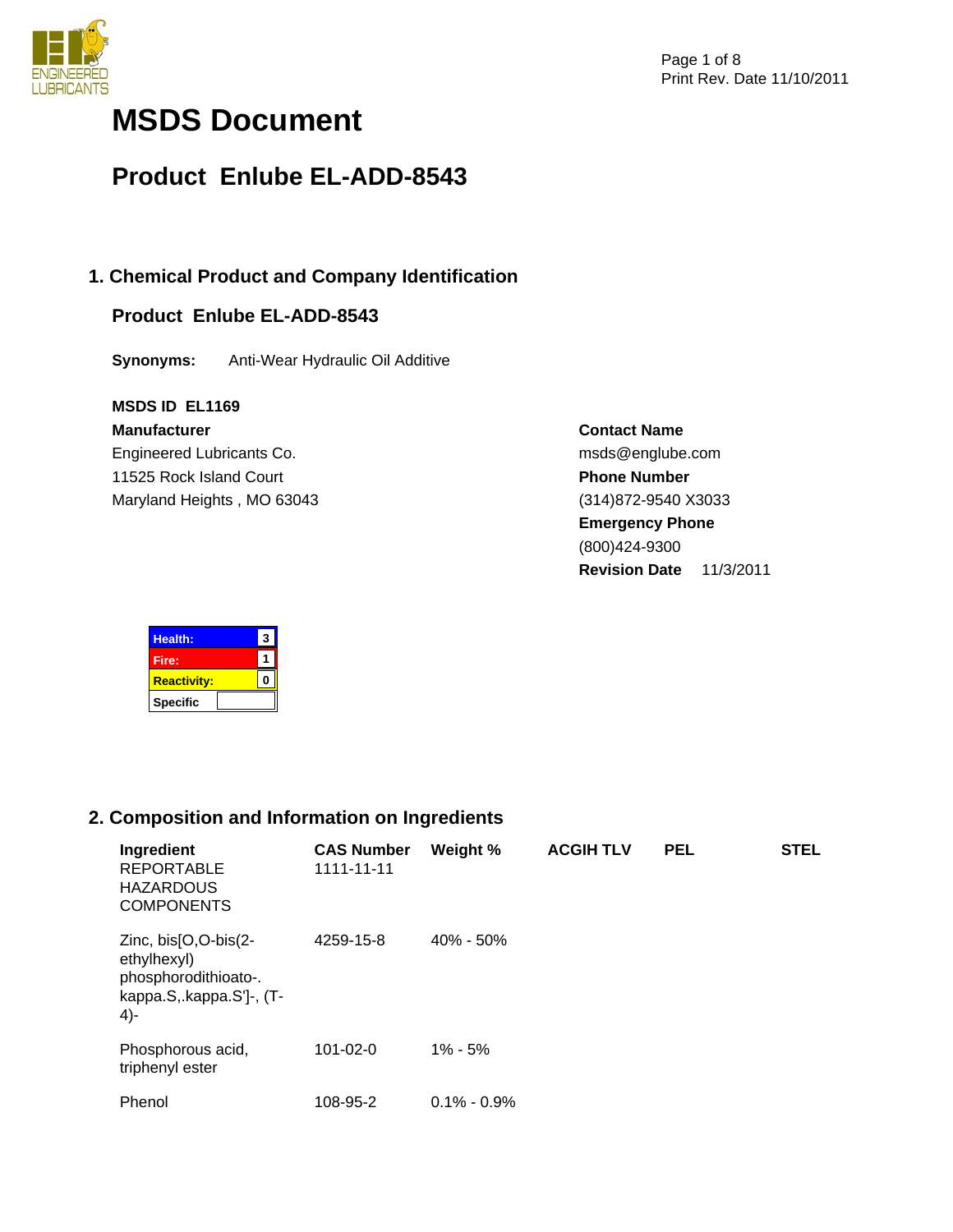

Page 2 of 8 Print Rev. Date 11/10/2011 MSDS ID EL1169 Enlube EL-ADD-8543

### **3. Hazard Identification**

### **APPEARANCE**

DARK LIQUID. STRONG ODOR.

### **PHYSICAL HAZARDS**

NONE EXPECTED

### **HEALTH HAZARDS**

### **Potential Health Effects**

### **Eye**

Substance causes severe eye irritation. Injury may be permanent.

### **Skin**

May cause skin irritation.

# **4. First Aid Information**

### **Eye**

Immediately flush with plenty of water. After initial flushing, remove any contact lenses and continue flushing for at least 15 minutes. Have eyes examined and tested by medical personnel.

### **Skin**

Wash with soap and water. Get medical attention if irritation develops or persists. Wash clothing separately before reuse.

#### **Ingestion**

If swallowed, do NOT induce vomiting. Call a physician or poison control center immediately. Never give anything by mouth to an unconscious person.

#### **Inhalation**

If breathing is difficult move to fresh air. Call a physician if symptoms develop or persist.

# **5. Fire Fighting Measures**

| <b>Flash Point</b> | $>212$ F    |
|--------------------|-------------|
| <b>FP Method</b>   | <b>PMCC</b> |

### **Extinguishing Media**

CO2, dry chemical, or foam.

#### **Fire Fighting Instructions**

In the event of fire, cool tanks with water spray. As in any fire, wear self-contained breathing apparatus pressure-demand, MSHA/NIOSH (approved or equivalent) and full protective gear.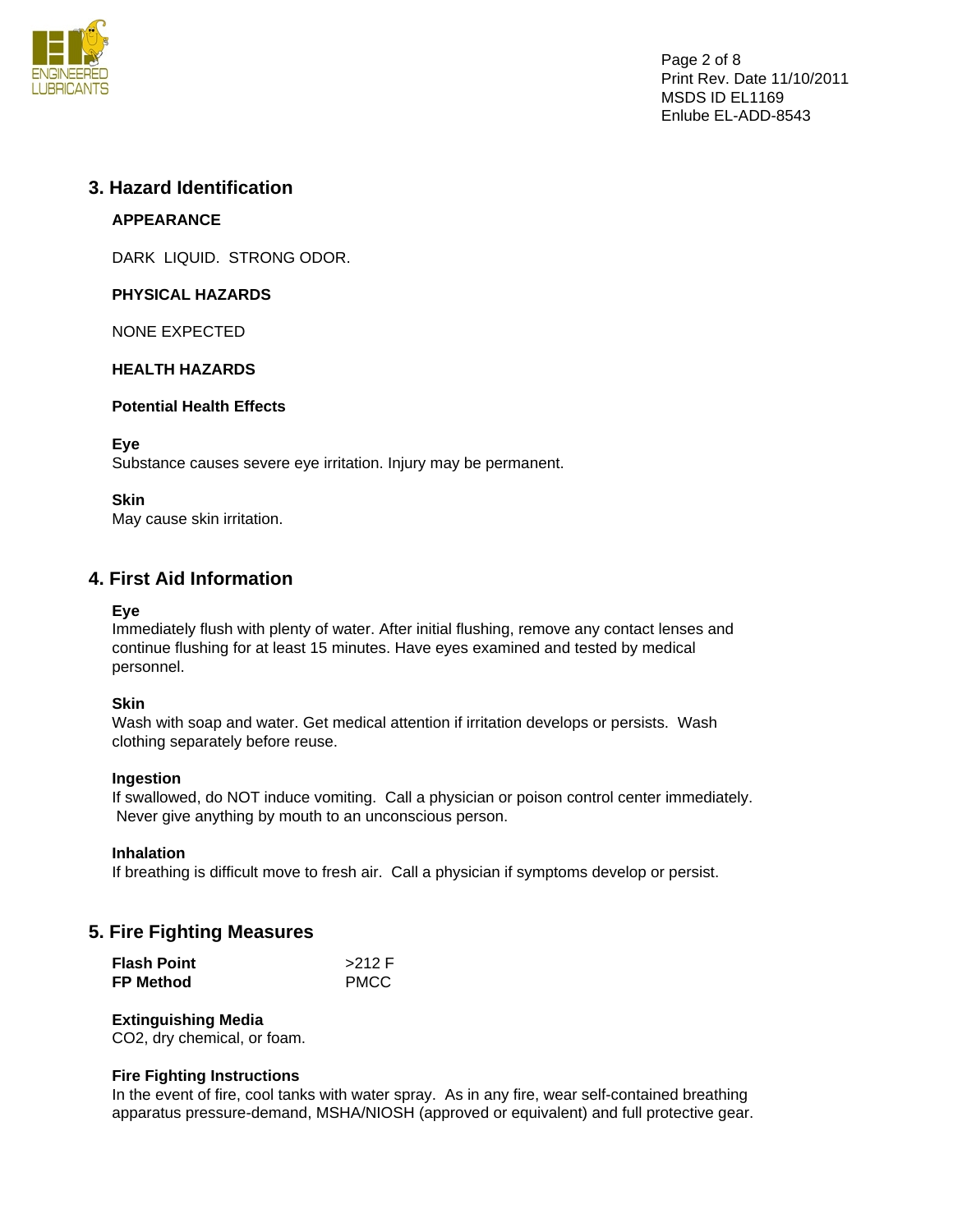

Page 3 of 8 Print Rev. Date 11/10/2011 MSDS ID EL1169 Enlube EL-ADD-8543

### **6. Accidental Release Measures**

#### **Personal Precautions**

Use appropriate protective equipment (see Section 8).

### **METHODS FOR CONTAINMENT AND CLEAN UP**

#### **Containment**

Stop the flow of material, if this can be done without risk. Prevent entry into waterways, sewers, basement or confined areas.

#### **Clean-up**

Absorb spill with inert material (e.g., dry sand or earth), then place in a chemical waste container. Clean up spills immediately, observing precautions in Protective Equipment section.

### **7. Handling and Storage**

#### **SAFE HANDLING**

#### **Handling**

Avoid contact with eyes, skin, and clothing. Use with adequate ventilation. Do not enter storage area unless adequately ventilated. Wash thoroughly after handling. Remove contaminated clothing and wash before reuse. Empty containers retain product residue (liquid and/or vapor) and can be dangerous. DO NOT PRESSURIZE, CUT, WELD, BRAZE, SOLDER, DRILL, GRIND, OR EXPOSE SUCH CONTAINERS TO HEAT, FLAME, SPARKS, STATIC ELECTRICITY, OR OTHER SOURCES OF IGNITION. THEY MAY EXPLODE AND CAUSE INJURY OR DEATH. Empty drums should be completely drained, properly bunged and promptly returned to a drum reconditioner, or properly disposed of.

#### **SAFE STORAGE**

#### **Storage**

Keep container closed when not in use. Store in a cool dry place.

#### **Conditions to Avoid**

Exposure to elevated temperatures can cause product to decompose.

DO NOT STORE PRODUCT ABOVE 110 F. MATERIAL WILL DECOMPOSE AND PRODUCE TOXIC FUMES.

### **8. Exposure Controls and Personal Protection**

### **EXPOSURE LIMITS**

#### **OIL MIST**

OSHA PEL: MIST 5 MG/M3 8 HRS; ACGIH TLV: MIST 5 MG/M3 8 HRS

#### **OSHA PELS:**

CAS # 108-95-2, Phenols; 5 ppm TWA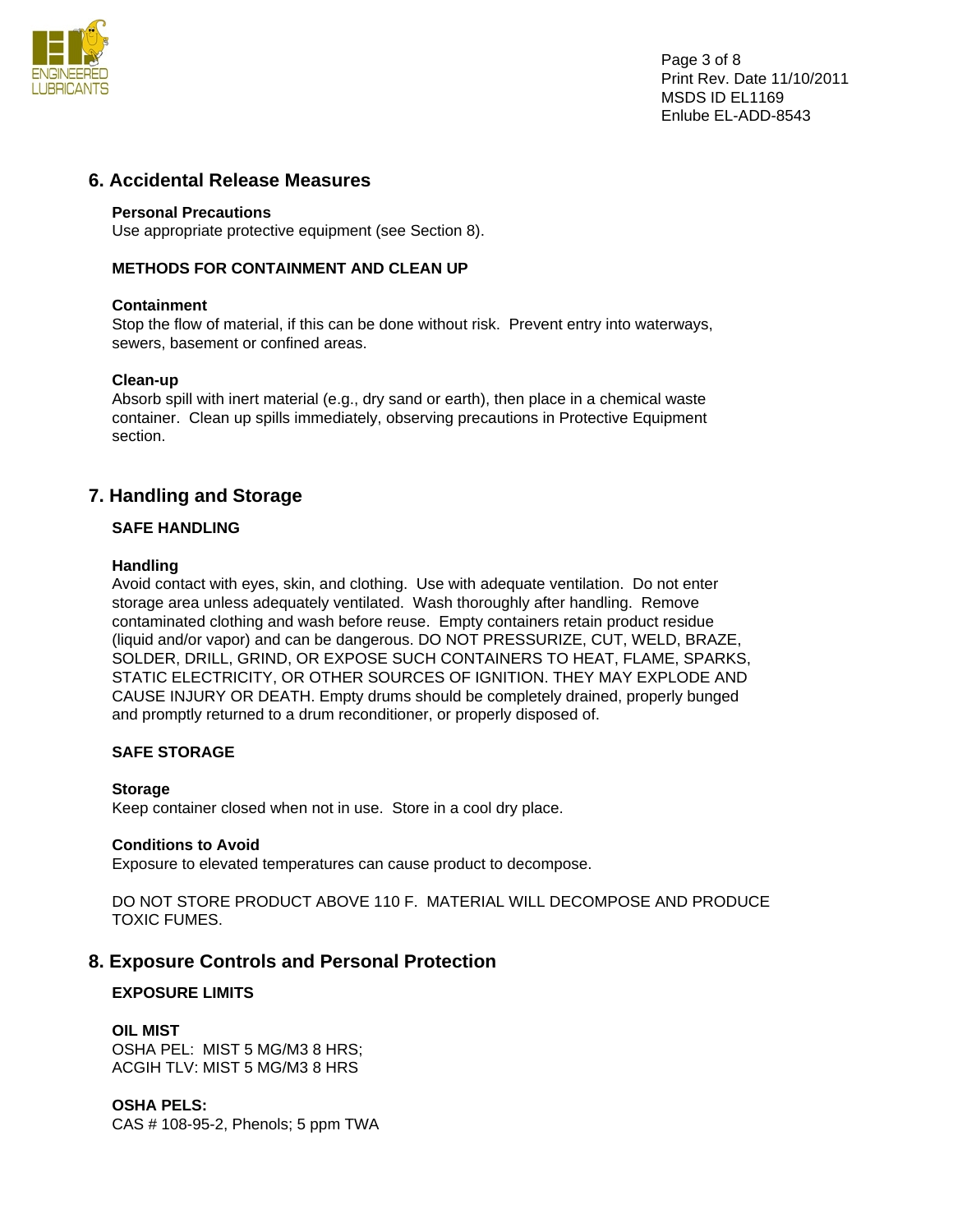

Page 4 of 8 Print Rev. Date 11/10/2011 MSDS ID EL1169 Enlube EL-ADD-8543

**ACGIH TLV:**  CAS # 108-95-2 Phenols; 5 ppm TWA

### **PERSONAL PROTECTION**

#### **EYES**

Wear tight fitting safety goggles (splash goggles).

### **Hand Protection**

Wear impervious gloves.

### **Other clothing**

Where contact is likely, wear chemical-resistant gloves, a chemical suit, rubber boots, and chemical safety goggles plus a face shield.

#### **Respirators**

Wear the following respiratory protection if exposure limits may be exceeded: Wear a NIOSHcertified (or equivalent) respirator as necessary.

#### **Engineering controls**

Use process enclosures, local exhaust ventilation, or other engineering controls to control airborne levels below recommended exposure limits.

### **9. Physical and Chemical Properties**

| <b>LIQUID</b>    |
|------------------|
| 1.03             |
| 8.6              |
| DARK COLOR       |
| <b>STRONG</b>    |
| <b>INSOLUBLE</b> |
| 60 cSt @ 100 F   |
|                  |

### **10. Stability and Reactivity**

#### **Stability**

Material is stable under normal conditions.

# **Conditions to Avoid**

Excessive Heat.

### **Incompatible Materials**

Reducing Agents. Strong Acids. Oxidizing Agents.

#### **HAZARDOUS DECOMPOSITION PRODUCTS**

#### **Thermal Decomposition**

Smoke, carbon monoxide, carbon dioxide, aldehydes and other products of incomplete combustion Hydrogen sulfide and alkyl mercaptans and sulfides may also be released.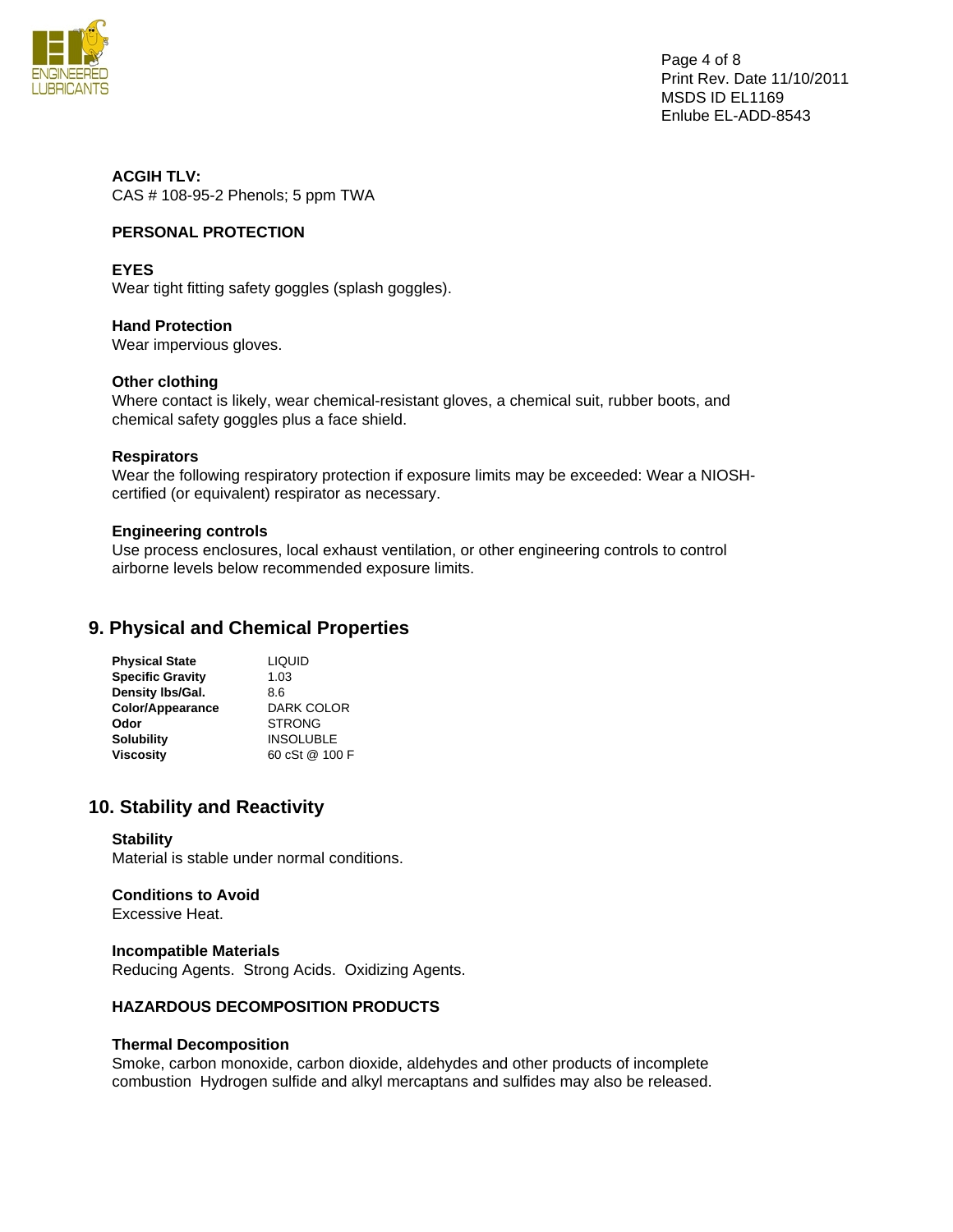

# **11. Toxicological Information**

## **ACUTE ORAL TOXICITY**

LD50 (rat) >2000 mg/m3

### **ACUTE INHALATION TOXICITY**

NO DATA AVAILABLE. May cause irritation.

### **ACUTE DERMAL TOXICITY**

LD50 (rat) >2000 mg/m3

### **SKIN IRRITATION**

Mildly irritating.

**Eye**  Substance causes severe eye irritation. Injury may be permanent.

### **SKIN SENSITIZATION**

**Skin**  May cause sensitization.

**Chronic Effects**  Information provided based upon components of the mixture.

# **CAS # 101-02-0**

Triphenyl phosphite produced neurotoxic effects in experimental animals.

### **GERM CELL MUTAGENICITY**

NO DATA AVAILABLE.

### **Carcinogenicity**

The major components of this product are not considered to be a carcinogen by IARC, ACGIH, NTP, or OSHA.

### **REPRODUCTIVE TOXICITY**

This product contains para-dodecylphenol. Rats given high daily doses of this by mouth experienced adverse reproductive effects.

# **12. Ecological Information**

Environmental hazard.

### **General**

This information is given based on data available for the material, components of the material, and similar materials.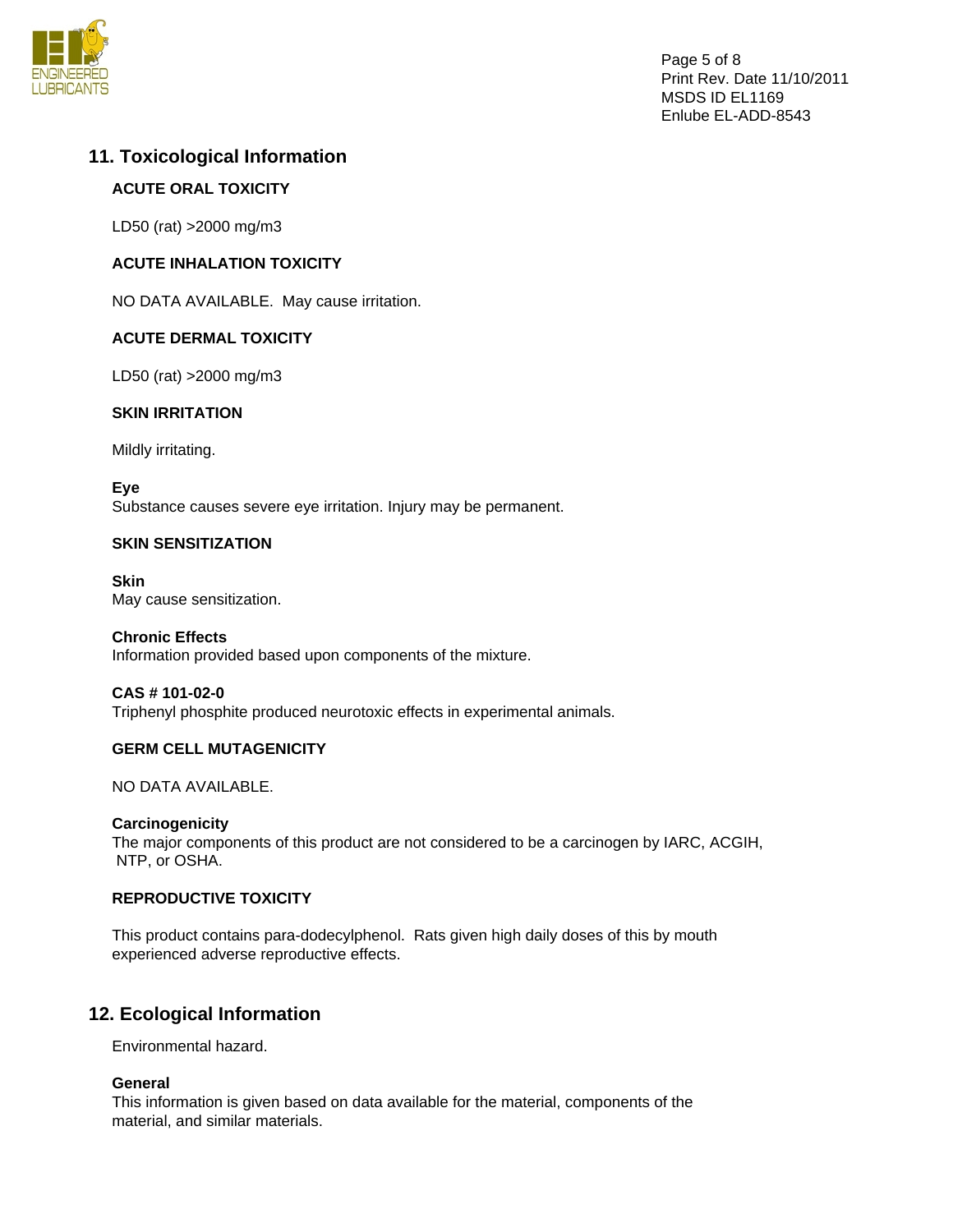

Page 6 of 8 Print Rev. Date 11/10/2011 MSDS ID EL1169 Enlube EL-ADD-8543

### **ECOTOXICITY EFFECTS**

Harmful to fish and other water organisms. LC50 & EC50: 1-10 mg/L.

### **PERSITENCE AND DEGRADABILITY**

Product is not readily biodegradable. Product components have the potential for bioconcentration.

# **13. Disposal Considerations**

### **Waste Disposal Method**

According to local, state, and federal regulations.

# **14. Transportation Information**

### **LAND (DOT)- NON-BULK**

### **UN NUMBER**

UN3082

### **PROPER SHIPPING NAME**

Environmentally Hazardous Substance, liquid, n.o.s. (Butylated Phenol, Zinc alkyldithiophosphate)

#### **CLASS**

9

### **PACKING GROUP**

III

### **DOT PROPER SHIPPING LABEL**

UN3082, Environmentally Hazardous Substance, liquid, n.o.s. (Butylated Phenol, Zinc alkyldithiophosphate), 9, III, Marine Pollutant (Butylated Phenol, Zinc alkyldithiophosphate)

### **LAND (DOT) BULK**

UN3082, Environmentally Hazardous Substance, liquid, n.o.s. (Butylated Phenol, Zinc alkyldithiophosphate), 9, III, Marine Pollutant (Butylated Phenol, Zinc alkyldithiophosphate)

### **SEA (IMDG)**

UN3082, Environmentally Hazardous Substance, liquid, n.o.s. (Butylated Phenol, Zinc alkyldithiophosphate), 9, III, Marine Pollutant (Butylated Phenol, Zinc alkyldithiophosphate)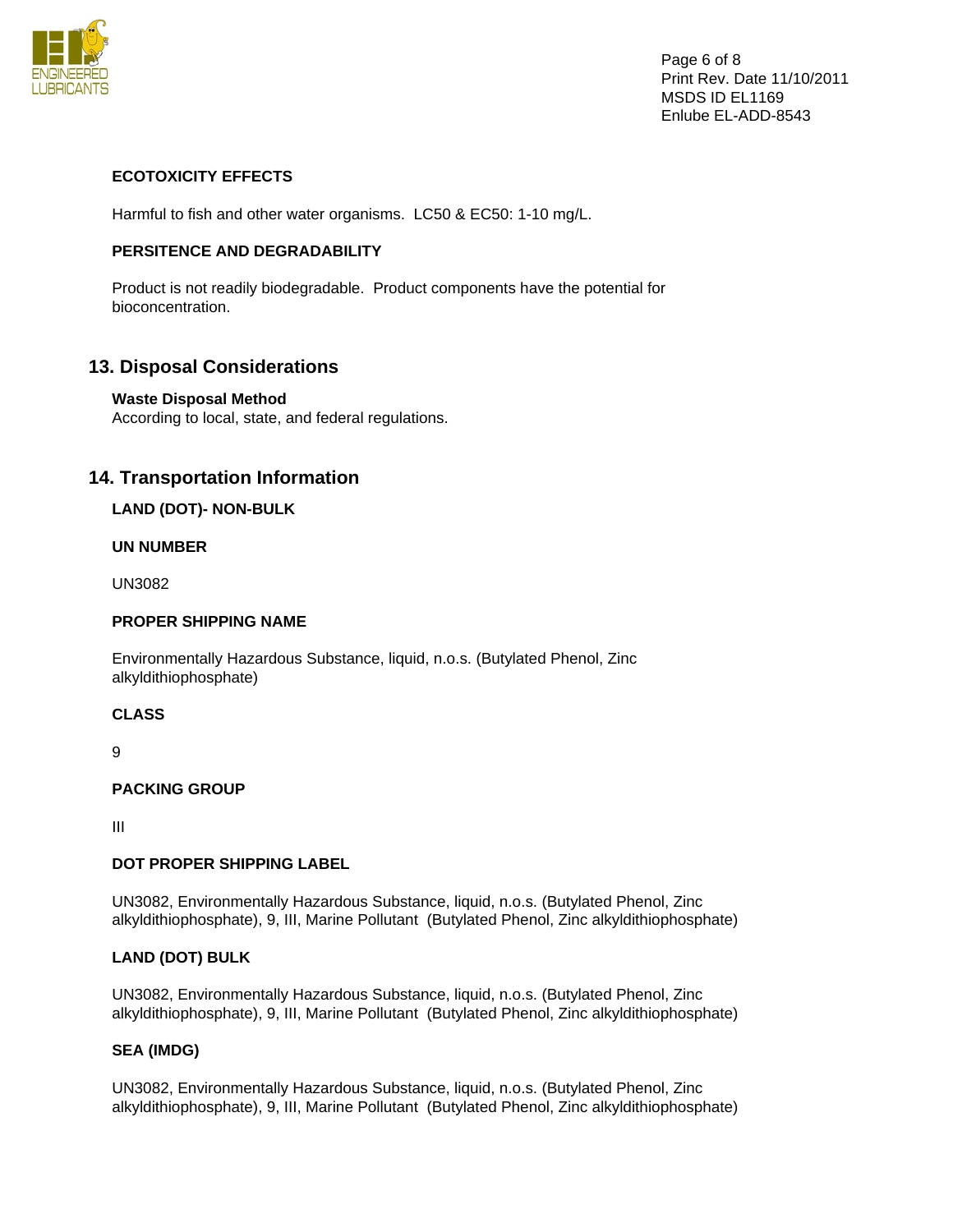

### **AIR (IATA)**

UN3082, Environmentally Hazardous Substance, liquid, n.o.s. (Butylated Phenol, Zinc alkyldithiophosphate), 9, III, Marine Pollutant (Butylated Phenol, Zinc alkyldithiophosphate)

## **15. Regulatory Information**

### **SARA (311/312) REPORTABLE HAZARD CATEGORIES**

### **SARA Sections 311 and 312**

Immediate (Acute) Health Hazard: YES. Delayed (Chronic) Health Hazard: NO Fire Hazard: NO. Reactive Hazard: NO. Sudden Release of Pressure Hazard: NO.

### **SARA (313) TOXIC RELEASE INVENTORY**

From 40-50% Zinc Compounds; contains 5.7% Zinc.

### **Comprehensive Environmental Response and Liability Act (CERCLA)**

This material is not subject to any special reporting under the requirements of CERCLA.

#### **IARC**

No components present at 0.1% or greater are listed on IARC.

#### **U.S. STATE RIGHT TO KNOW**

#### **CALIFORNIA PROP 65**

Warning! this product contains a chemical known to the state of California to cause cancer, and/or birth defects, and/or reproductive harm. <0.1 ppm arsenic, <0.1 ppm cadmium, <1 ppm lead.

#### **UNITES STATES INVENTORY (TSCA 8b)**

#### **U.S. Toxic Substances Control Act TSCA**

All components of this product are on the TSCA Inventory or are exempt from TSCA Inventory requirements under 40 CFR 720.30

#### **INTERNATIONAL INVENTORY STATUS**

#### **CANADA INVENTORY**

All components listed.

#### **EUROPE INVENTORY**

All components listed.

#### **JAPAN INVENTORY (ENCS)**

All components listed.